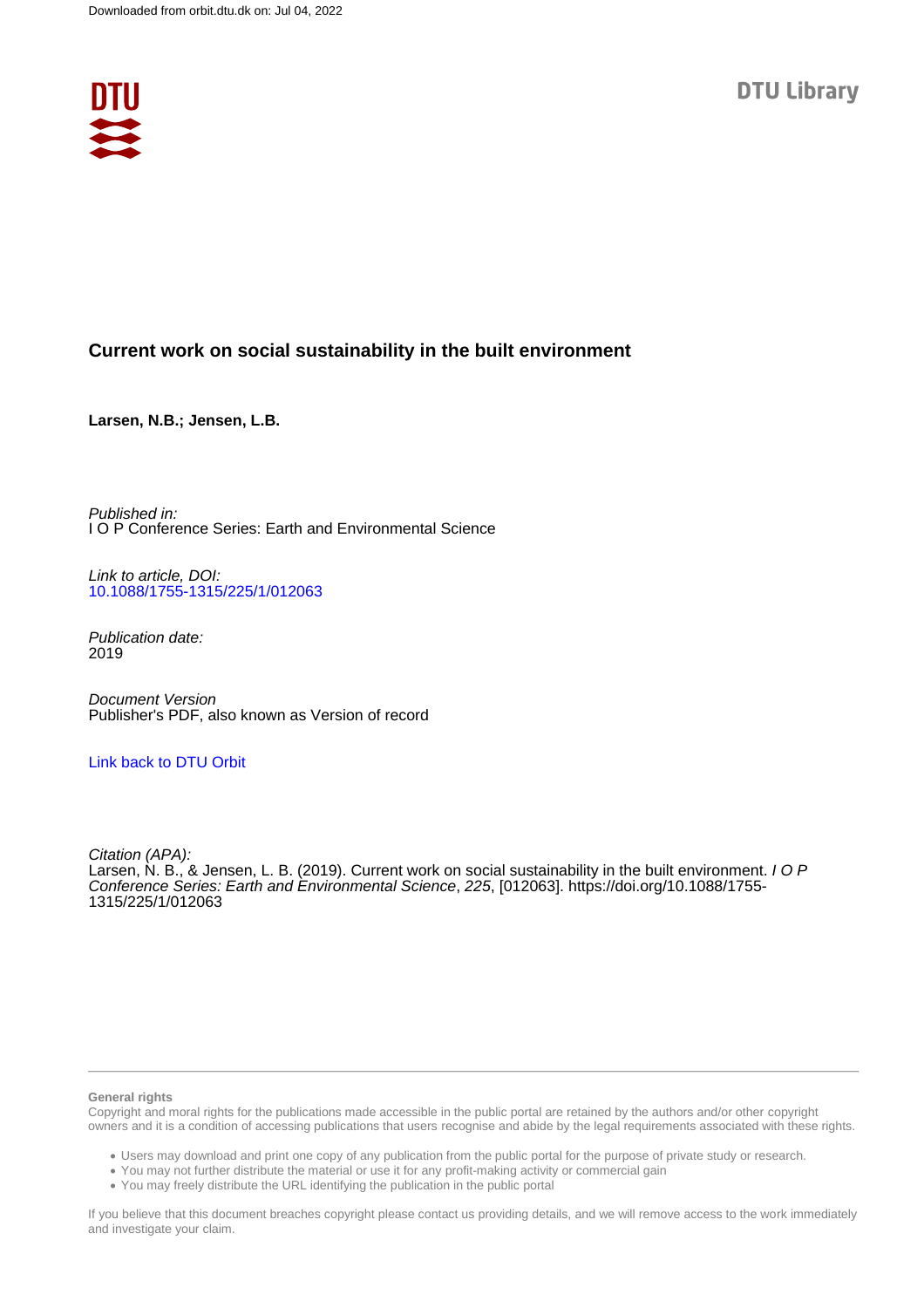

This project has received funding from the European Union's Horizon 2020 research and innovation programme under grant agreement No 642384.



# **Current work on social sustainability in the built environment**

**N B Larsen<sup>1</sup> and L B Jensen<sup>1</sup>**

<sup>1</sup> Department of Civil Engineering, Technical University of Denmark, Kongens Lyngby, Denmark

## [nabl@byg.dtu.dk,](mailto:nabl@byg.dtu.dk) lbj@byg.dtu.dk

**Abstract.** Sustainability is based on the United Nation's (UN) Brundtland Report, which defines economic, social and environmental factors that can ensure long-term economic viability while maintaining an environmental balance and showing commitment to socially desirable practices. Great focus has been on integrating environmental and economic factors into the project processes of construction. There is substantial potential in developing a strategic process to ensure that social sustainability is systematically incorporated into a project equally with economic and environmental factors. Research in the field is scarce and suggests that social sustainability is a secondary parameter even though it is integrated in building projects today. There is a tendency that decisions made regarding which social sustainability aspects is to be integrated in a project is based on experience from previous projects. There is a need of a strategic approach on how to handle and work with social sustainability that is based on more than experience. Can decisions be informed by quantifiable information about social sustainability as is the case with economic and environmental sustainability?

**Keywords:** Sustainability, social sustainability, economic sustainability, environmental sustainability, assessment tools, certification systems,

#### **1. Introduction**

Sustainability and sustainable development has been on the agenda for several decades. It was thoroughly manifested in 1987 by the report "Our Common Future" by the World Commission on Environment and Development (WCED), also known as the Brundtland Report. In the report sustainable development is defined in the following way: "Sustainable development is a development that meets the needs of the present without compromising the ability of future generations to meet their own needs." [1]. Sustainable development is an integrated strategy that should strive to improve the wellbeing of humans without damaging the environment of society [2].

Sustainability can be divided into three pillars; environmental, economic and social sustainability. Substantial research has been made on the development of tools and methods to work with economic (LCC) and environmental sustainability (LCA). However, it is seen in the literature, that there is still a great need for creating a common understanding of how to theorize, conceptualize and operationalize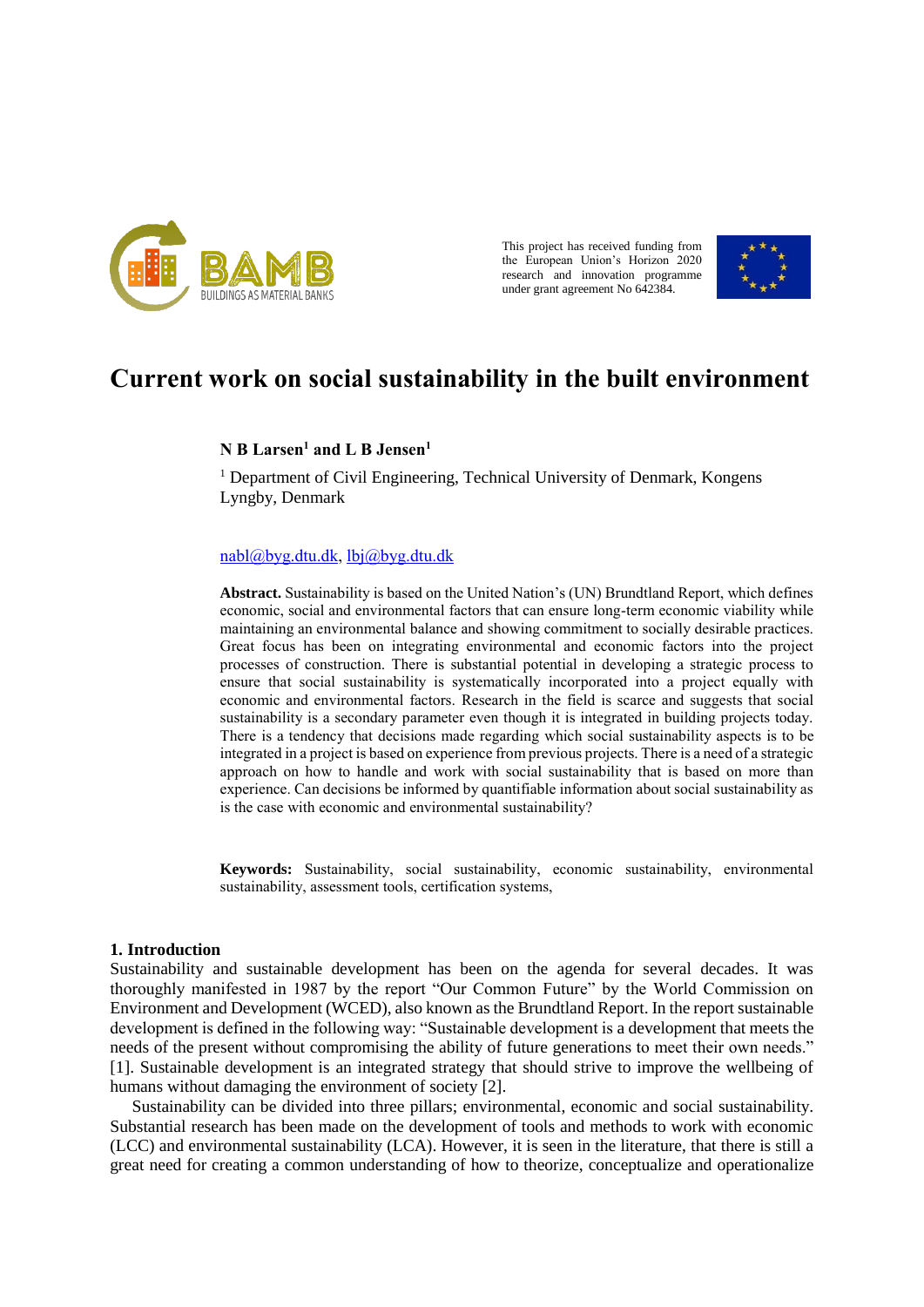social sustainability in the built environment [3]. Defining criteria and indicators of social sustainability and developing a strategy on how to support the integration in any project, would help the building industry to go beyond the work that has already been made with LCC and LCA.

In 2015 United Nations (UN) introduced the 17 Sustainability Development Goals (SDGs) for the 2030 Agenda, as a further development of the eight Millennium Goals from 2000. The 17 SDGs are based on five pillars; people, planet, prosperity, peace and partnership. The pillars manifest that sustainable development is enforced for the sake of the people to ensure future generations prosperous lives. This is achieved by maintaining a healthy relationship with the planet. Since the building industry accounts for one third of all consumptions of global resources and almost half of the world's energy use [4], many of the SDGs will have to focus on this industry to truly reach many of their environmental sustainability goals. Some of the SDGs have a great focus on the social aspect of sustainability, and there is therefore a great potential in defining and making social sustainability measurable based on the SDGs. The 17 SDGs are divided into 169 targets and 303 indicators, however rapid assessment showed that only 105 indicators could potentially be used for measurement of sustainability [5]. For the SDGs to play an active part in the development of sustainability in the building industry, the framework needs to be conceptually and methodologically designed and tested prior to adoption [5].

The aim of the paper is to outline current research within social sustainability both in academia, in the industry and on a political level. The paper presents how the academic world discusses and debates social sustainability, trying to identify possible parameters to describe this cornerstone of sustainability. In the building industry, sustainability is often described by means of different certification systems, and therefore certification systems, which focus on social sustainability, are presented in the paper. UN's SDGs are compared with the work conducted in academia and the industry to inquire a possible common understanding of social sustainability on both an academic, industrial and political level.

#### **2. ACADEMIC: Social sustainability**

After 30 years of debating sustainable development, social sustainability is still the least developed, theorised and debated pillar of sustainability [3]. There is a large degree of consensus in the literature that little attention has been given to the social dimension of sustainability in the disciplines of the built environment [6,7]. Vallance et al argues that social sustainability is a "concept in chaos" [8], and there is still a need to further develop conceptual understanding of the social part of sustainability [9]. Weingaertner and Moberg write that "there is no single blueprint definition to social sustainability, and the definitions that exist are often derived according to discipline-specific criteria or study perspectives, rather than being general" [10]. Social sustainability is a cross-disciplinary concept, covering a broad range of knowledge from natural and social science to humanities [11]. It embraces disciplines such as anthropology, sociology and cultural studies, public health, architecture, economics and so on [12]. A key issue that makes it difficult to define and measure social sustainability, is its dynamic nature, which changes over time [3]. Social sustainability is directly about people and it is difficult to operationalize without involving people directly.

A critical review on the theory and practice conducted within social sustainability has been made [3]. The review concludes that the concept of social sustainability, like the generic concept of sustainability and sustainable development, lacks clear theoretical formulation. It is time to re-evaluate the concept and explore existing achievements to come up with new practical implications and outline future research. Several key aspects associated with social sustainability was mapped, and it was seen that there is a shift from the use of traditional themes such as poverty and basic needs, to parameters that are less measurable such as sense of place, happiness etc [3]. It is shift from "hard values" to "soft values" [13], which will make the measurement and validation of social sustainability even more challenging [13].

Shirazi and Keivani has proposed a conceptualisation of social sustainability, divided into seven key principles: equity; democracy, participation and civic society; social inclusion and mix; social networking and interaction livelihood and sense of place; safety and security; human well-being and quality of life [3].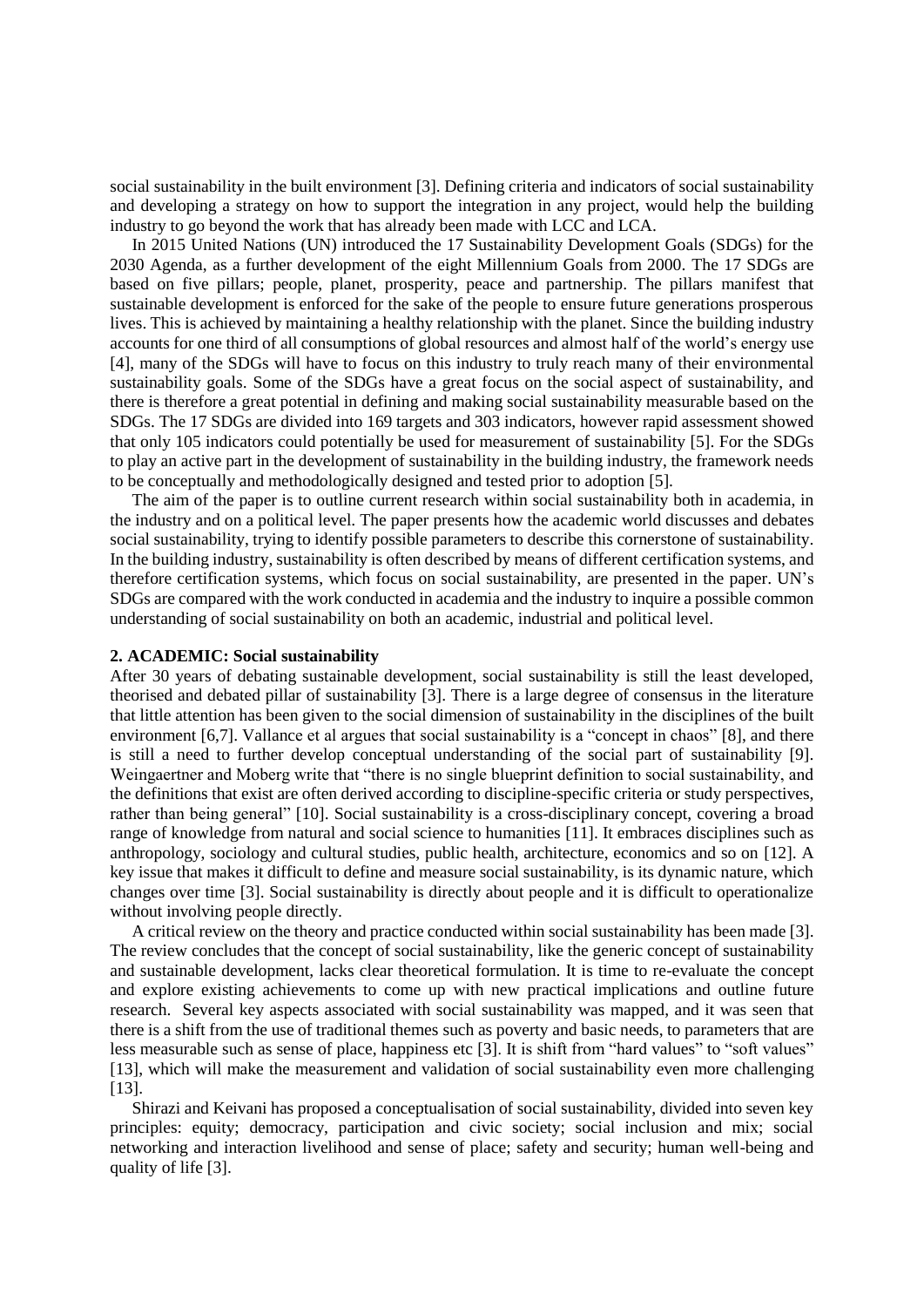#### **3. INDUSTRY: Building Sustainability Assessment Tools (BSAT)**

Building Sustainability Assessment Tools (BSAT) are used to quantify and conform sustainability of the built environment. Lots of research has been put into investigating existing tools and investigating the potential in developing new tools to asses and evaluate sustainability. For instance, J.B. Andrade and L. Braganca tries to develop a new approach for an early design support tool for residential building [14]. The tool is aimed to aid designers evaluate and compare different design alternatives, allowing them to make an informed decision based on the performance of the solutions, across the three cornerstones of sustainability. Other research has been made highlighting the most common indicators of social sustainability and gathering these in clusters, which is used for making an overview of current assessment tools [15].

Sustainable building certifications can be used to quantify and document sustainability as well as support integrated design and interdisciplinary collaboration. Danish Building Research Institute (SBi) and GxN (Development department of the architectural firm 3xN) have recently published (August 2018) a comparison between sustainable building certifications. It is seen that all examined systems vary in focus and content and all can be used for quantifying and confirming the sustainability of buildings [16]. Currently hundreds of sustainability certification systems are available for the building industry and this number is expected to rise as focus is increasing upon quantifying and confirming the sustainability of buildings. Depending on the certifications, different focus is put into environmental, economic and social sustainability. Sustainability certifications can be categorised into three types: 1) Single attribute product certifications, 2) Multiple attribute product certifications and 3) Multiple attribute building certifications. Single attribute certifications are labels that focus on a single sustainability aspects or quality of a product's performance, such as energy efficiency rating, reduced water usage or sustainable procurement of natural resources. Multiple attribute product certifications are labels that examine a range of sustainable aspects; the range of these may vary, but these systems look at several characteristics of a product. Multiple attribute building certifications are ratings and systems that look beyond individual products and address the building or projects assemble as a whole [16]. Generally, the certifications rely heavily on the environmental dimension, largely represented by the resources aspect. The social dimension follows closely after, with a focus on the health aspect, with indoor climate and comfort playing a large part. The economic dimension is generally less represented, except for DGNB. In this paper focus is on DGNB and WELL because they address social sustainability in a systematic way. DGNB is a German certification system developed by Green Building Council – Germany in 2007. DGNB is distinguished by focusing almost equally on the three sustainability dimensions: social, environment and economic [16]. Certification system like WELL focuses almost exclusively on social sustainability due to the attention to the health and well-being of the users of the building. However, the focus here is much narrower than outlined by Shirazi and Keivani.

The first Danish version of DGNB was launched in 2012 and modified to fit the Danish Building Regulations. The DGNB manual is divided into the different building typologies, only minor deviation is seen in the criteria between the different building types. [Table 1](#page-3-0) presents the DGNB criteria related to social sustainability for "New office buildings".

| Theme  | Criteria Group                           | Number         | Criteria                  |
|--------|------------------------------------------|----------------|---------------------------|
| Social |                                          | <b>SOC</b> 1.1 | Thermal comfort           |
|        | Health, Comfort and user<br>satisfaction | SOC 1.2        | Indoor air quality        |
|        |                                          | <b>SOC</b> 1.4 | Visual comfort            |
|        |                                          | SOC 1.5        | User control              |
|        |                                          | SOC 1.6        | Quality of indoor spaces  |
|        |                                          | SOC 1.7        | Safety and security       |
|        |                                          | SOC 2.1        | Design for all            |
|        | Functionality                            | SOC 2.2        | Public access             |
|        |                                          | SOC 2.3        | <b>Cyclist facilities</b> |

<span id="page-3-0"></span>**Table 1.** DGNB criteria related to social sustainability for "New office buildings 2016" [17].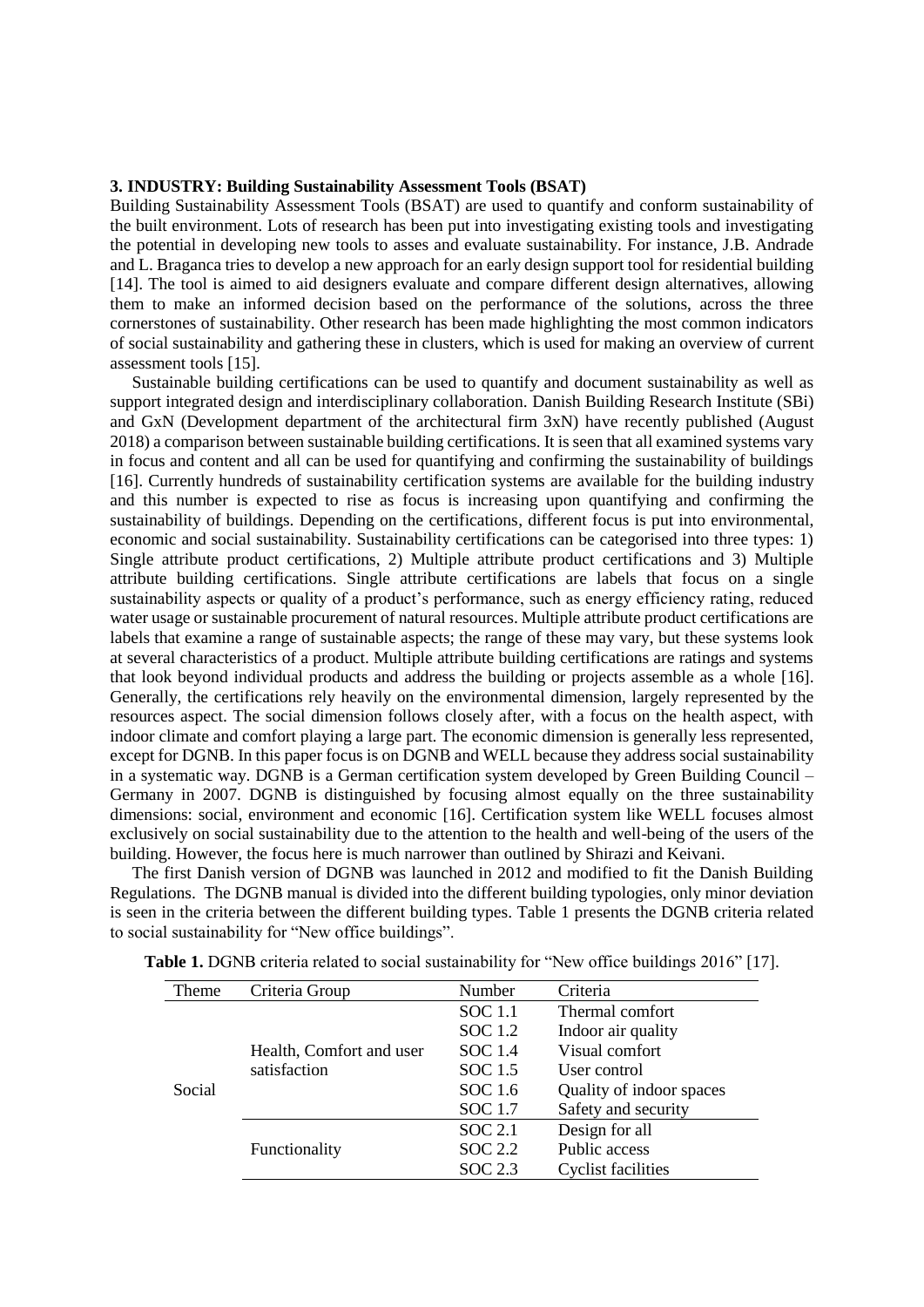| Quality of design | SOC 3.1<br>SOC 3.2 | Design qualities<br>Integrated art |  |
|-------------------|--------------------|------------------------------------|--|
| Plan layout       | SOC 3.3            | Plan layout                        |  |

By [Table 1](#page-3-0) it is seen that DGNB has a great focus on the indoor environment of building, which is a parameter that was not identified as one of the parameters describing social sustainability by Shirazi and Keivani.

A building in which humans can thrive during their everyday life, needs to have a healthy environment, thus it can be argued that it makes sense to define social sustainability, among other parameters, as the quality of the indoor environment.

Other qualities related to the architectural perspective of the building is also included in the DGNB criteria and could be closer related to some of the parameters that Shirazi and Keivani identify, for instance terms such as "social networking and interaction" could be related to SOC 2.1, SOC 2.2 and SOC 3.1, and "safety and security" could be related to SOC 1.7.

WELL is a tool for advancing health and well-being in buildings globally and was launched in October 2014. The WELL Building Standard seeks to implement, validate and measure features that support and advance human health and wellness. The social sustainability is a significant aspect of WELL, covering over 4/5th of the entire focus in the certification. [Table 2](#page-4-0) presents the eight criteria evaluated in WELL Building Standard. Since all criteria is in some way associated to social sustainability, every criterion is presented as well as examples on focus areas for selected features.

<span id="page-4-0"></span>

| Criteria       | Number of | Example of focus areas                                                                                                                                                                                                           |
|----------------|-----------|----------------------------------------------------------------------------------------------------------------------------------------------------------------------------------------------------------------------------------|
|                | features  |                                                                                                                                                                                                                                  |
| Air            | 29        | Air quality standards, ventilation<br>effectiveness, VOC reduction, air filtration,<br>operable windows, etc.                                                                                                                    |
| Water          | 8         | Fundamental water quality, agricultural<br>contaminants, water treatment, periodic<br>water quality testing, etc.                                                                                                                |
| Nourishment    | 15        | Fruits and vegetables, hand washing, safe<br>food preparation materials, responsible food<br>production, food environment, food storage,<br>etc.                                                                                 |
| Light          | 11        | Visual lighting design, solar glare control,<br>colour quality, daylight modelling, right to<br>light, etc.                                                                                                                      |
| <b>Fitness</b> | 8         | Activity incentive<br>programs, physical<br>activity spaces, active furnishings, injury<br>prevention, etc.                                                                                                                      |
| Comfort        | 12        | Accessible design, ergonomics: visual and<br>physical, thermal comfort, sound reducing<br>surfaces, individual thermal control, etc.                                                                                             |
| Mind           | 17        | Health and wellness awareness, integrative<br>design, post-occupancy surveys, adaptable<br>spaces, building health policy, stress and<br>addiction treatment, health through housing<br>equity, education space provisions, etc. |
| Innovation     | 5         | Innovation proposal <sup>a</sup>                                                                                                                                                                                                 |

**Table 2.** WELL criteria [18].

<sup>a</sup> which goes above and beyond the current requirements of the existing WELL features.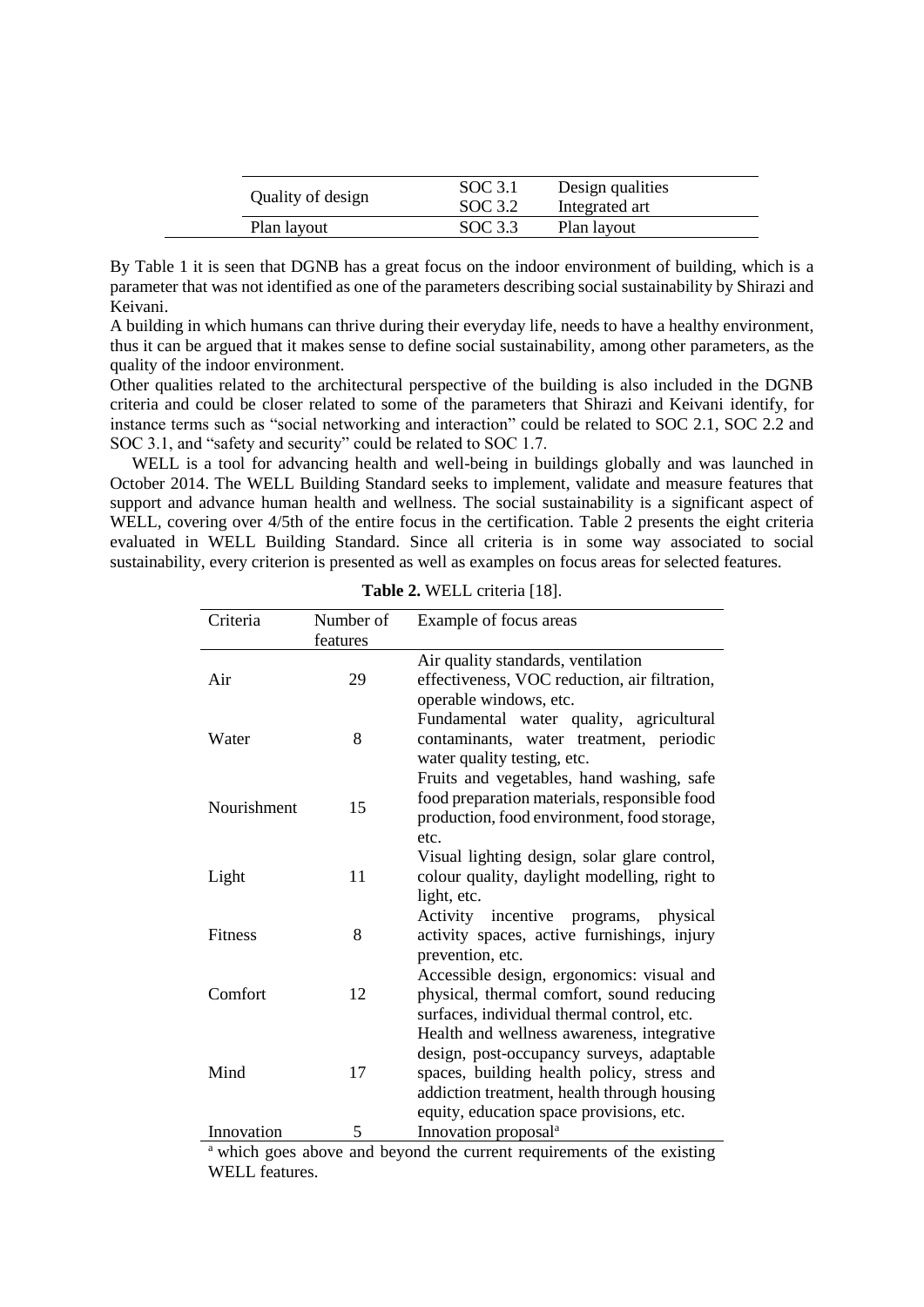[Table 2](#page-4-0) presents a clear picture of a focus on the social aspect of a building. Comparing criteria from DGNB and WELL, a common understanding of the importance of the indoor environment in a building is seen. Both certification systems focus on the thermal comfort, air quality, and visual comfort. WELL has a Water criterion with eight features to evaluate water quality, water treatment etc. It could be discussed whether this criterion should be associated to social sustainability. DGNB also focuses on water, but this criterion is not presented in [Table 1,](#page-3-0) since the criterion is placed under environmental sustainability in the DGNB system. Further, WELL has a great focus on more undefined values such as "health and wellness awareness", "active furnishings", "health through housing equity", etc. which could be closely related to some of the parameters that Shirazi and Keivani present in their analysis of social sustainability.

## **4. POLITICAL: Sustainable Development Goals (SDGs)**

In March 2015 UN' 17 Sustainable Development Goals were introduced. The 17 SDGs are divided into 169 targets and 330 indicators, however rapid assessment showed that only 105 indicators are quantifiable [5]. There is a great need for operationalising the SDGs targets and evaluate the indicators in relation to the building industry. [5]. There is a call for action to construct solutions for the sustainable development goals, and different networks is currently working on quantifying the SDGs [19].



**Figure 1.** UN' 17 Sustainable Development Goals.

Not all SDGs are relevant for the building industry, since goals like 'Zero Hunger' are not directly influenced by the built environment. However, there is still a great potential in contribution to the fulfilment of the SDGs, since the building industry affects several of the goals, such as "Good health and well-being", "clean water and sanitation", "sustainable cities and communities".

<span id="page-5-0"></span>Social sustainability in the built environment could also be identified within the SDGs' terminology and [Table 3](#page-5-0) identifies goals and targets that are addressing social sustainability in the building industry.

| Goal               | Relevant<br>$target/-s$ | Description of target/-s                                                                                                                               |
|--------------------|-------------------------|--------------------------------------------------------------------------------------------------------------------------------------------------------|
| <b>GOOD HEALTH</b> | 3.1                     | By 2030 substantially reduce the number<br>of deaths and illnesses from hazardous<br>chemicals and air, water, and soil pollution<br>and contamination |

**Table 3.** SDGs relevant to social sustainability is presented [20].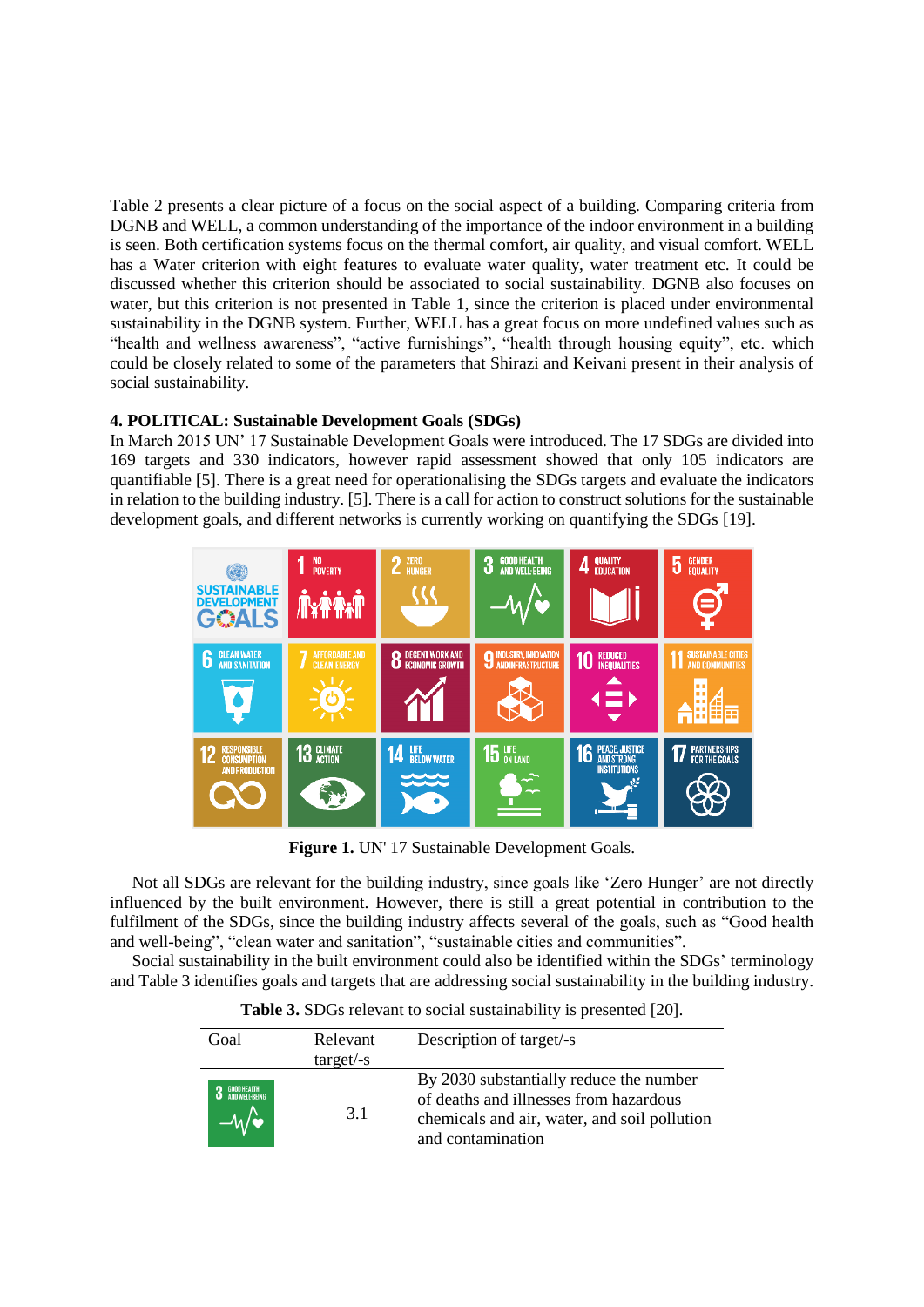| <b>GENDER</b><br>EQUALITY | 5.2          | Eliminate all forms of violence against all<br>women and girls in public and private<br>spheres, including trafficking and sexual<br>and other types of exploitation                                                                                                                                                                                                      |
|---------------------------|--------------|---------------------------------------------------------------------------------------------------------------------------------------------------------------------------------------------------------------------------------------------------------------------------------------------------------------------------------------------------------------------------|
| <b>SUSTAINABLE CITIES</b> | 11.7         | By 2030, provide universal access to safe,<br>inclusive and accessible, green and public<br>spaces, in particular for women and<br>children, older persons and persons with<br>disabilities                                                                                                                                                                               |
| <b>15 LIFE</b> ON LAND    | 15.4<br>15.9 | By 2030, ensure the conservation of<br>mountain ecosystems, including their<br>biodiversity, to enhance their capacity to<br>provide benefits which are essential for<br>sustainable development<br>By 2020, integrate ecosystems and<br>biodiversity values into national and local<br>planning, development processes and<br>poverty reduction strategies, and accounts |
|                           | 16.1         | Significantly reduce all forms of violence<br>and related death rates everywhere                                                                                                                                                                                                                                                                                          |

### **5. Findings**

The review of current work with social sustainability shows different approaches to work with social sustainability, however common understandings of the social sustainability is seen on both an academic, industrial and political level.

Comparing the SDGs targets with the reviewed certification systems SDG target 3.9 could be related to DGNB SOC 1.2 (indoor air quality). The aim of SOC 1.2 is to ensure that the indoor air quality does not have a negative impact on occupants' well-being and health. Also, the WELL criterion "Air" evaluates the indoor air quality to ensure a healthy indoor environment.

SDG target 5.2 aims to eliminate all forms of violence against women and girls. DGNB SOC 1.7 – Safety and security aims to create safe space within and around the building to prevent violence in private and public spaces. The safe spaces are evaluated based on openness, overview of the area and lighting that creates a safe environment, thereby increasing the perceived safety and minimizing the risk of attack on both women and men.

SDG target 11.7 focuses on providing universal access to safe, inclusive and accessible, green and public spaces. DGNB SOC 2.1 aims at ensuring free movement and accessibility for everyone, especially elderly and people with disabilities. Both target 11.7 and SOC 2.1 addresses equality, which is one of the parameters that Shirazi and Keivani also pointed to in their analysis of social sustainability.

SDG targets 15.4 and 15.9 ensure the conservation and development of biodiversity. These targets could be compared to DGNB SOC 1.6, which evaluates documented sustainable strategies on planting urban spaces as well as facades and roofs, considering properties of the existing area.

The last target highlighted in [Table 3](#page-5-0) is 16.1, which aims to reduce all forms of violence and related death rates. Again, comparing to presented parameters related to social sustainability in the built environment safety and security is commonly understood as a parameter related to social sustainability in the building industry both in academia and the industry.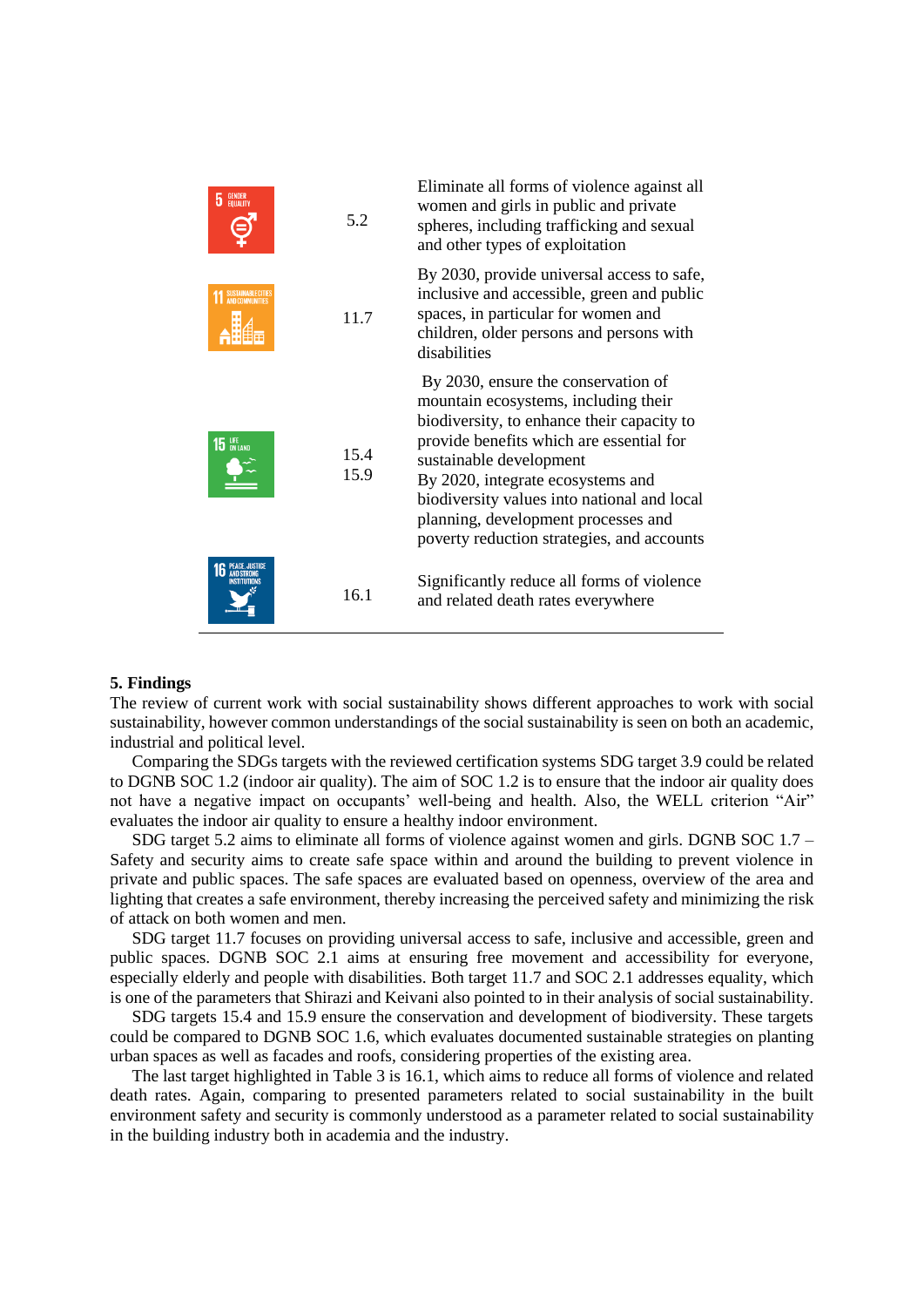### **6. Discussion**

This paper, figures and tables identifies a lack of understanding and consensus within the research field of social sustainability. The lack of published research within the field supports this finding. During the last 30 years sustainability and social sustainability have been debated, but it is clear, that a common understanding of the terms is still missing in the field.

In some literature it is proposed that it is not necessarily negative, that there is a lack of a clear definition of social sustainability [3]. Shirazi and Keivani argues that "[..] instead of providing a fixed definition and a solid framework applicable to all cases, scales, and contexts, it hints at some general values, essential relevant concepts, and basic characteristics which should be adapted and re-formulated to fit the given context". However, if social sustainability should be operationalized and implemented on a daily basis in the building industry, there is a need to make social sustainability measurable. There is a need of at least a common definition of indicators within the built environment, to compare and document levels of social sustainability - for instance in relation to the global goals (SDGs) towards a more sustainable world. If each party in the building industry defines how to measure and document the sustainability of a project, how can we ensure that the assessment is objective? The 17 SDGs will push the importance of social sustainability forwards; however, they are still vaguely defined when it comes to making it work.

Substantial work has been made within the DGNB system, and the presented comparison of the SDGs with academic research and industrial tools shows a great potential in optimizing the perception of sustainability to also address social sustainability in a systematic way.

### **7. References**

- [1] Brundtland GH. Our Common Future: Report of the World Commission on Environment and Development. *United Nations Comm*. 1987;4(1):300.
- [2] Flint RW. Practice of Sustainable Community Development [Internet]. 2013. 25-54 p. Available from: http://link.springer.com/10.1007/978-1-4614-5100-6
- [3] Shirazi MR, Keivani R. Critical reflections on the theory and practice of social sustainability in the built environment – a. *Local Environ*. 2017;9839.
- [4] Braune A. Saving the world the DGNB's contribution to the United Nation's SDGs [Internet]. 14. march 2017. 2017. Available from: https://blog.dgnb.de/en/sustainable development-goals/
- [5] Hák T, Janoušková S, Moldan B. Sustainable Development Goals: A need for relevant indicators. *Ecol Indic*. 2016;60:565–73.
- [6] Littig B, Griessler E. Social sustainability: a catchword between political pragmatism and social theory. *Int J Sustain Dev* [Internet]. 2005;8(1/2):65. Available from: http://www.inderscience.com/link.php?id=7375
- [7] Dempsey N, Bramley G, Power S, Brown C. The Social Dimension of Sustainable Development: Defi ning Urban Social Sustainability. *Sustain Dev* [Internet]. 2011;19(May 2009):289–300. Available from: http://onlinelibrary.wiley.com/doi/10.1002/sd.417/pdf
- [8] Vallance, S., Perkins, H.C, Dixon, J.E. What is social sustainability, a clarification of concept. Geoforum. 2011;42:342–8.
- [9] Cuthill M. Strengthening the 'social'in sustainable development: Developing a conceptual framework for social sustainability in a rapid urban growth region in Australia. *Sustain Dev*. 2010;18(6):362–73.
- [10] Weingaertner C, Moberg Å. Exploring social sustainability: Learning from perspectives on urban development and companies and products. *Sustain Dev*. 2014;22(2):122–33.
- [11] Åhman H. Social sustainability society at the intersection of development and maintenance. *Local Environ*. 2013;18(10):1153–66.
- [12] Dillard, J, Dujon, V, and King M. Understanding the social dimension of sustainability. New York: Routledge; 2009.
- [13] Colantonio A. Social sustainability: a review and critique of traditional versus emerging themes